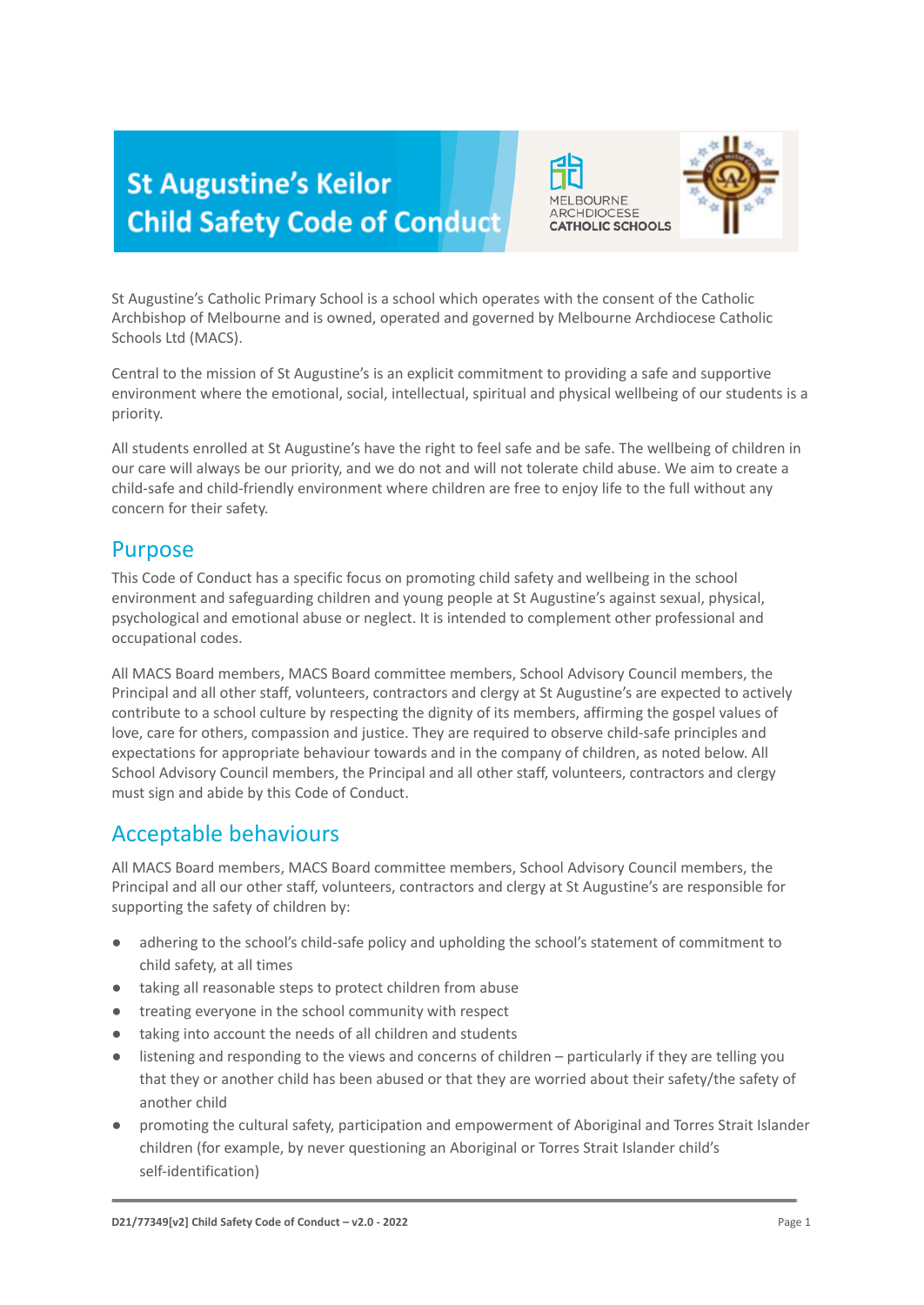- promoting the cultural safety, participation and empowerment of children with culturally and linguistically diverse backgrounds (for example, by having a zero-tolerance for discrimination)
- promoting the safety, participation and empowerment of children with a disability (for example, during personal care activities)
- ensuring as far as practicable that adults are not alone with a child
- reporting any allegations of child abuse to the school's leadership (or child safety officer if the school has appointed someone to this role)
- understanding and complying with all reporting obligations as they relate to mandatory reporting and reporting under the *Crimes Act 1958* (Vic.)
- understanding and complying with all obligations as they relate to the reportable conduct scheme including reporting allegations of reportable conduct in accordance with the schools reportable conduct policy
- reporting any child safety concerns to the school's leadership (or child safety officer if the school has appointed someone to this role)
- ensuring as quickly as possible that the child is safe if an allegation of child abuse is made
- reporting to the Victorian Institute of Teaching (VIT) any charges, committals for trial or convictions in relation to a sexual office by a registered teacher, or specific allegations or concerns about a registered teacher
- ensuring they comply with any and all applicable professional or occupational codes of conduct.

## Unacceptable behaviours

All MACS Board members, MACS Board committee members, School Advisory Council members, the Principal and all our other staff, volunteers, contractors and clergy at St Augustine's must not:

- ignore or disregard any suspected or disclosed child abuse
- develop any special relationships with children that could be seen as favouritism (for example, the offering of gifts or special treatment for specific children)
- exhibit behaviours with children which may be construed as unnecessarily physical (for example, inappropriate sitting on laps)
- put children at risk of abuse (for example, by locking doors)
- initiate unnecessary physical contact with children or do things of a personal nature that a child can do for themselves (for example, toileting or changing clothes)
- engage in open discussions of a mature or adult nature in the presence of children (for example, personal social activities)
- use inappropriate language in the presence of children
- express personal views on cultures, race or sexuality in the presence of children
- discriminate against any child, including because of age, gender, race, culture, vulnerability, sexuality, ethnicity or disability
- work with children while under the influence of alcohol or illegal drugs
- have contact with a child or their family outside school without the school leadership's or child safety officer's (if the school has appointed someone to this role) knowledge and/or consent or the school governing authority's approval (for example, unauthorised after-hours tutoring, private instrumental/other lessons or sport coaching); accidental contact, such as seeing people in the street, is appropriate
- have any online contact with a child (including by social media, email, instant messaging) or their family unless necessary (for example, providing families with eNewsletters or assisting students with their schoolwork)
- use any personal communication channels/devices such as a personal email account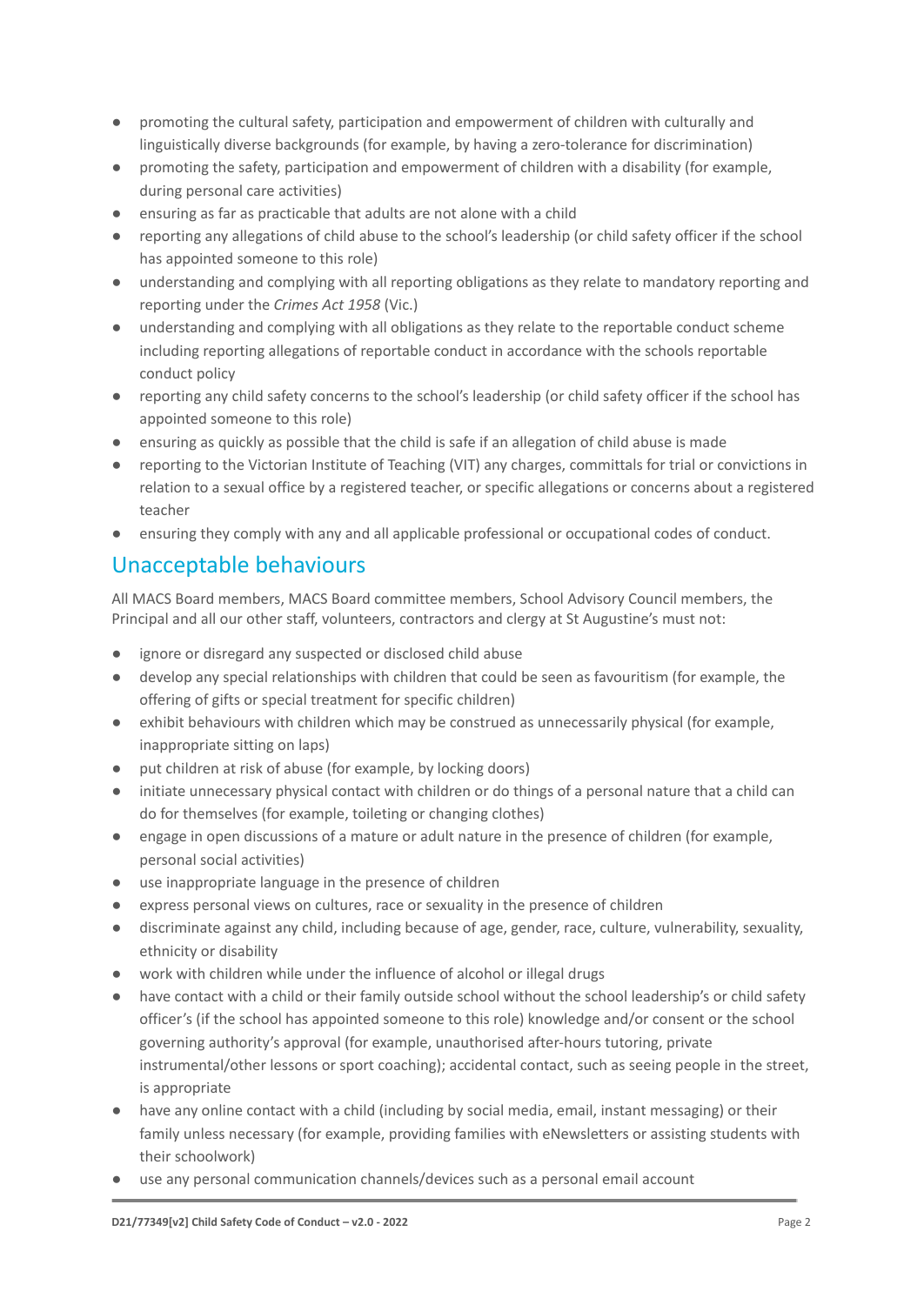- exchange personal contact details such as phone numbers, social networking sites or email addresses
- photograph or video a child without the consent of the parents, guardians or carers
- consume alcohol or drugs at school or at school events in the presence of children.

### Teachers

Teachers are also required to abide by the principles relating to relationships with students as set out in the Victorian Teaching Profession's Code of Conduct published by the VIT. These principles include:

- knowing their students well, respecting their individual differences and catering for their individual abilities
- working to create an environment which promotes mutual respect
- modelling and engaging in respectful and impartial language
- protecting students from intimidation, embarrassment, humiliation and harm
- respecting a student's privacy in sensitive matters
- interacting with students without displaying bias or preference
- not violating or compromising the unique position that a teacher holds of influence and trust in their relationship with students.

## Psychologists and school counsellors

In their dealings with students, psychologists and school counsellors should also take into account their professional obligations as set out in a code of ethics or practice to which they are bound, including because of their membership of:

- the Australian Health Practitioner Regulation Agency
- the Australian Counselling Association
- Speech Pathology Australia.

#### Sports and recreation

Coaches, staff members and volunteers involved in coaching, training or assisting students during sporting and recreation activities should adopt practices that assist children to feel safe and protected, including:

- using positive reinforcement and avoiding abusive, harassing or discriminatory language
- coaching students to be 'good sports'
- explaining the reason for the contact and asking for the student's permission if physical contact with a student by a coach or other adult is necessary during a sporting or other recreational activity
- avoiding (where possible) situations where an adult may be alone with a student such as in a dressing or change room, first aid room, dormitory or when the student needs to be transported in a vehicle.

### Breaches of this code

Where a member of staff is suspected of breaching this Code of Conduct, St Augustine's may start the process under clause 13 of the *Victorian Catholic Education Multi-Enterprise Agreement 2018* (VCEMEA 2018) for managing employment concerns. This may result in disciplinary consequences.

Where the Principal is suspected of breaching this Code of Conduct, the concerned party is advised to contact the MACS Regional General Manager.

Where any other member of the school community, including volunteers and contractors, is suspected of breaching this code, the school is to take appropriate action, including (if applicable) in accordance with the *PROTECT: Identifying and Responding to All Forms of Abuse in Victorian Schools* policy.

In appropriate cases, a breach may be referred to Victoria Police and/or a regulatory body, such as the VIT.